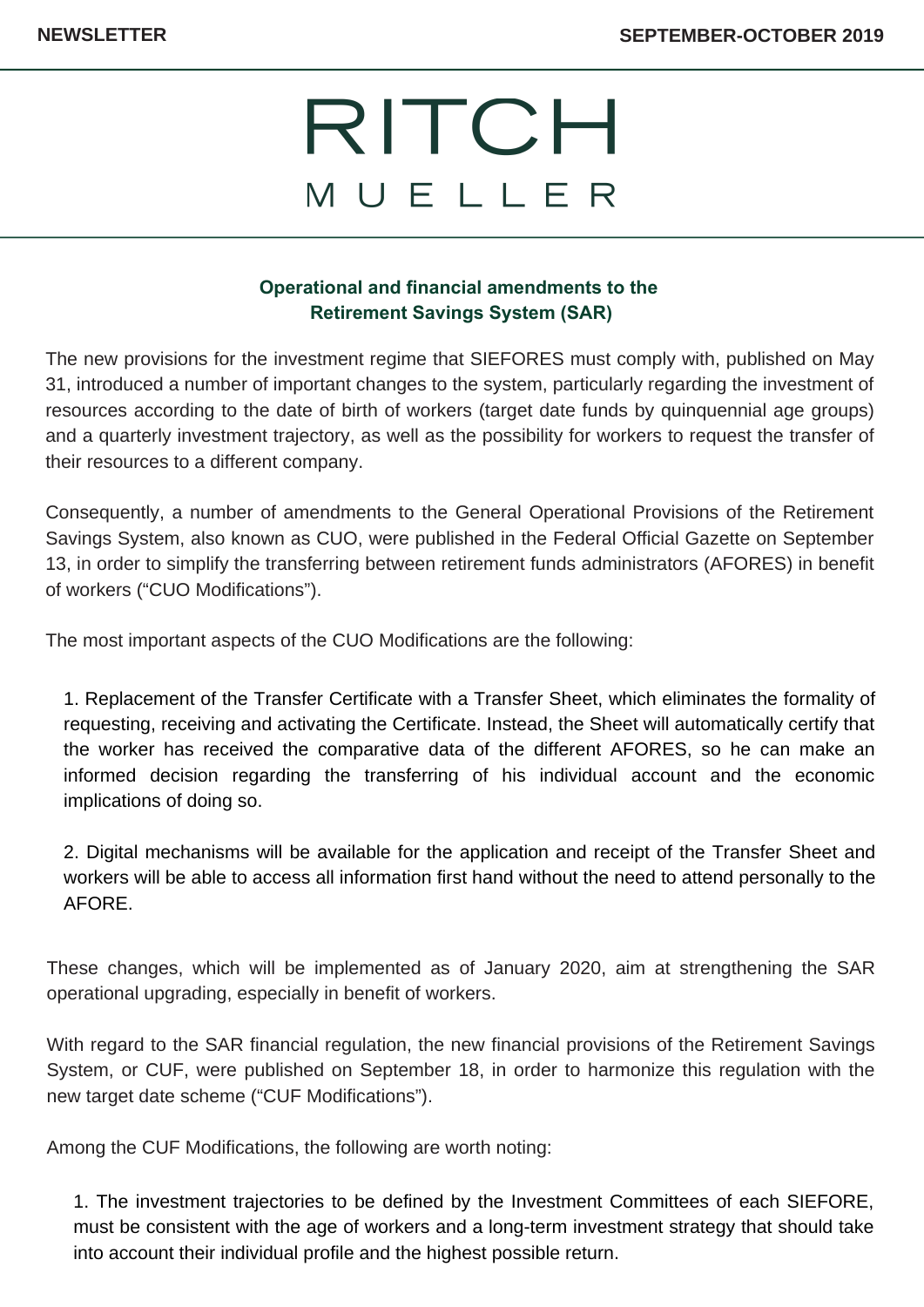### RITCH MUELLER

2. Investment trajectories will serve as the portfolio performance benchmark for SIEFORES, in order to determine the proper management of resources in the long term, as well as consolidating a lower dependence on market contingencies.

3. Through the new management policies, SIEFORES shall comply with the monitoring limit established in the investment scheme. This means that they will have to recompose their portfolios to avoid excesses or subject the excess to a special reconfiguration program when extreme market conditions arise.

4. From now on, SIEFORES will have to integrate the methodology for designing and monitoring the investment trajectory into their investment and risk manuals in order to operate as target date funds. In addition, the Integrated Management System of SIEFORES will be used to measure the performance, risks and deviations of investment trajectories.

5. CUF Modifications introduce new formats so that workers can learn firsthand the ways in which their resources are invested and how that affects their savings.

6. As part of the responsible management of workers' resources, SIEFORES should consider environmental, social and corporate governance (ESG) in their investment strategy and risk management, and take into account factors such as population growth, globalization and scarce commodities, among others.

7. In order to increase investment in mutual funds, promote the diversification of portfolios and the enhancement of returns, new mechanisms are provided to reduce costs and timelines for such vehicles. SIEFORES will also be able to invest in smaller, well-performing mutual funds.

### **SAR in numbers 1**

- $\gg$  To date, SAR has 64.7 million registered accounts.
- $\gg$  AFORES manage resources for 3,865,321 million MXN pesos.
- $\gg$  Assets invested by SIEFORES represent 15.8% of GDP.
- $\gg$  Assets managed by AFORES are placed second in the national financial system, after banks, with 18.64% of the total market.